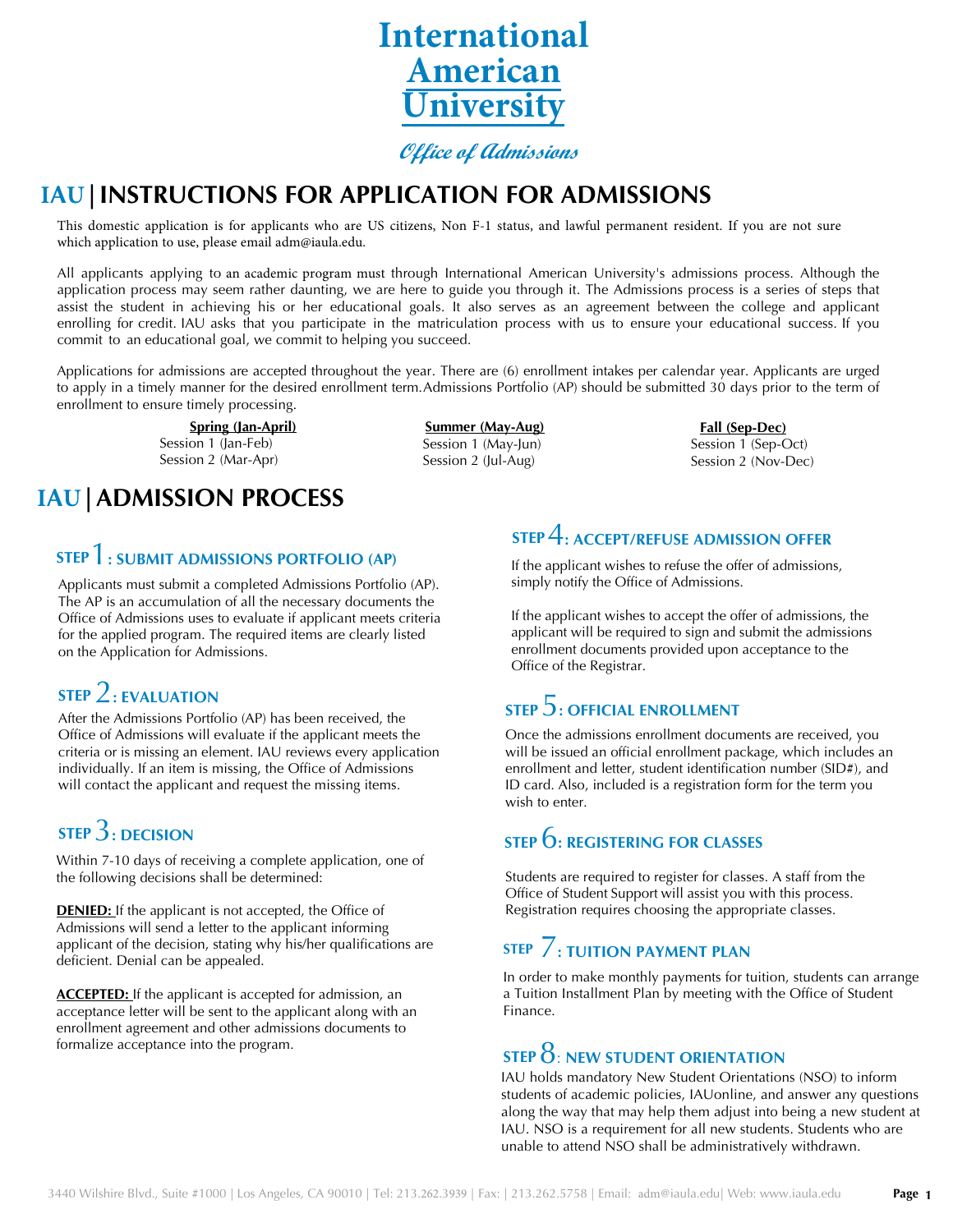# **IAU|ADMISSIONS PORTFOLIO CHECKLIST**

The Admissions Portfolio checklist is to help applicants monitor which requirements are complete or incomplete. Admissions forms can be found on our Forms & Downloads web page. Check off each item enclosed. Missing requirements may delay admissions processing. Once all documents are collected, please submit the documents to the Office of Admissions through one of the following methods. If you have any questions regarding this section, please contact the Office of Admissions at **(213) 262-3939** or email us at **adm[@iaula](mailto:admissions@iau.la).edu.**

**EMAIL.** Please send ONE EMAIL with all required documents to: **adm***@iau***[la.ed](mailto:ADMISSIONS@iau.LA)u**

**IN PERSON.** Please schedule an appointment with us to submit documents in person. Please note that in person submissions are BY APPOINTMENT only**.**

**PLEASE CALL 213-262-3939 to make an appointment!**

**MAIL.** Please send all required documents to:

**Office of Admissions International American University 3440 Wilshire Blvd., Suite 1000 Los Angeles, CA 90010**

#### **PART 1. ALL APPLICANTS MUST HAVE THE FOLLOWING:**

| Open House Orientation (Required for ALL Applicants)                                                                                                                                                                                                                                                                                                                                                     |  |  |  |  |
|----------------------------------------------------------------------------------------------------------------------------------------------------------------------------------------------------------------------------------------------------------------------------------------------------------------------------------------------------------------------------------------------------------|--|--|--|--|
| Signed School Performance Fact Sheet (Link can be found on http://iaula.edu/forms-downloads/for most current fact sheet)                                                                                                                                                                                                                                                                                 |  |  |  |  |
| Application for Admissions Fee (All Applicants \$125)                                                                                                                                                                                                                                                                                                                                                    |  |  |  |  |
| Photo Headshot (Printed photo or emailed JPEG is acceptable)                                                                                                                                                                                                                                                                                                                                             |  |  |  |  |
| High School Diploma, GED, OR<br>Academic Credentials (Original Transcripts or Foreign Credential Evaluation<br>ATBfor undergraduate applicants<br>only)                                                                                                                                                                                                                                                  |  |  |  |  |
| Evidence of English Proficiency - If English is not your native language, please provide us with one of the following:<br>Exam scores: TOEFL PBT/iBT, IELTS, ITEP, TOEIC, or GRE<br>Academic background: a high school diploma or completion of 24+ semester or 36+ quarter college-level units taught in English.<br>** (Please view website for more information on test score and grade requirements) |  |  |  |  |
| Copy of Identification Card - Please provide us with one of the following:<br>- Copy of Drivers License or other state photo identity card issued by the Department of Motor Vehicles<br>- Copy of U.S Passport<br>- Copy of Foreign Government - issued Identification<br>- Copy of Permanent Residence Card                                                                                            |  |  |  |  |
| <b>PART 2. FOR DBA APPLICANTS ONLY</b>                                                                                                                                                                                                                                                                                                                                                                   |  |  |  |  |
| Resume<br>Two Letters of Recommendation<br>Letter of Interest                                                                                                                                                                                                                                                                                                                                            |  |  |  |  |
| <b>PART 3. ALL VA/GI BILL APPLICANTS ONLY</b>                                                                                                                                                                                                                                                                                                                                                            |  |  |  |  |
| Notice of Basic Eligibility (NOBE)                                                                                                                                                                                                                                                                                                                                                                       |  |  |  |  |
| <b>PART 4. Optional</b>                                                                                                                                                                                                                                                                                                                                                                                  |  |  |  |  |
| Transfer Credit (TRC)                                                                                                                                                                                                                                                                                                                                                                                    |  |  |  |  |
| <b>Standardized Exams Credit (SEC)</b>                                                                                                                                                                                                                                                                                                                                                                   |  |  |  |  |
| <b>PART 5 NOTES</b> - Please indicate below if you have any special circumstances or factors so that a admissions advisor can better assist you.                                                                                                                                                                                                                                                         |  |  |  |  |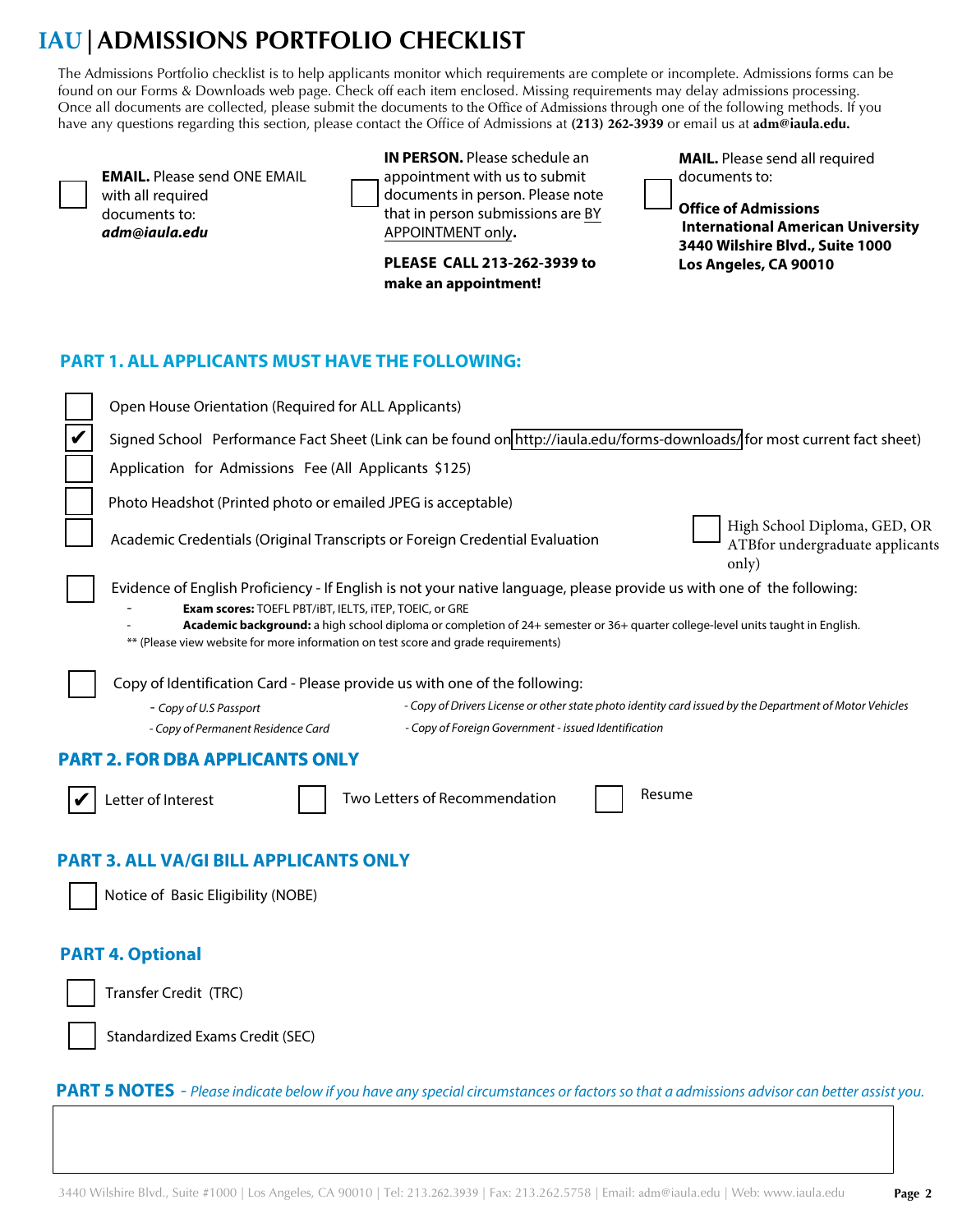# **IAU|ADMISSIONS APPLICATION**

Complete this Application for Admissions as a PDF form. **Please note that our university will NOT accept hand-written applications.** Once completed, print it, sign, and date. Submit this Application, Application Fee, and all other required admission documents. If you have any questions regarding this section, please contact the Office of Admissions at (213) 262-3939 or email us at **adm[@iaula](mailto:admissions@iau.la).edu.**

|                                                             | 1) PLEASE FILL OUT THE FOLLOWING WITH YOUR PERSONAL INFORMATION:       |                                                                                                                     |                                                 |
|-------------------------------------------------------------|------------------------------------------------------------------------|---------------------------------------------------------------------------------------------------------------------|-------------------------------------------------|
| <b>LEGAL NAME:</b><br><b>FIRST NAME</b>                     | <b>MIDDLE NAME</b>                                                     | <b>LAST NAME</b>                                                                                                    |                                                 |
| <b>TELEPHONE #1:</b><br><b>MAIN</b>                         | <b>EMAIL:</b>                                                          |                                                                                                                     | <b>GENDER: Select an Optic</b>                  |
| DOB (MM/DD/YYYY):                                           | <b>HOW DID YOU</b><br><b>HEAR ABOUT IAU:</b>                           | <u> 1989 - John Harry Harry Harry Harry Harry Harry Harry Harry Harry Harry Harry Harry Harry Harry Harry Harry</u> | <b>Military</b><br><b>None</b><br>Force:        |
| Select an Option                                            |                                                                        | IF YOU ARE REAPPLYING, WHAT WAS                                                                                     |                                                 |
| <b>CURRENT STATUS:</b>                                      |                                                                        | YOUR FORMER STUDENT ID #?                                                                                           |                                                 |
| Select an Option                                            | Select an Option                                                       | Select an Option                                                                                                    |                                                 |
| <b>ETHNIC SURVEY</b>                                        | <b>COUNTRY OF CITIZENSHIP</b>                                          | <b>COUNTRY OF BIRTH</b>                                                                                             | <b>CITY OF BIRTH</b>                            |
| <b>STREET</b>                                               | 2) PLEASE FILL OUT THE AREA BELOW WITH YOUR RESIDENCE ADDRESS:<br>APT# | CITV<br>Select an Option                                                                                            |                                                 |
| <b>STATE</b>                                                | <b>PROVINCE/TERRITORY</b>                                              | <b>COUNTRY</b>                                                                                                      | POSTAL CODE                                     |
| 3) PLEASE SPECIFY PROGRAM OF STUDY:                         |                                                                        |                                                                                                                     |                                                 |
| <b>METHOD OF</b><br>Select an Option<br><b>INSTRUCTION:</b> |                                                                        | <b>ENTERING</b><br><b>SELECT</b><br>Select<br><b>YEAR:</b><br>TERM:                                                 | Select an Option                                |
| <b>PROGRAM</b><br>Select an Option<br>OF STUDY:             |                                                                        | <b>ENGLISH</b><br><b>PROFICIENCY:</b>                                                                               | English is my native language; I do not need to |
| 4) SKILLS ASSESSMENT                                        |                                                                        |                                                                                                                     |                                                 |

To ensure that students will be successful, an assessment shall be made at the time of admissions evaluation. An assessment shall be made on whether each prospective student has the skills and competencies to succeed in an online learning environment, as well as a student's access to computer, software, and internet technologies. These will be taken into consideration before admitting a prospective student into the program. Applicants are to respond to the survey below so that IAU may assess the applicant's ability to be successful in an online learning environment. (NOTE: Answering "No" to any one question does not necessarily disqualify you from admissions.)

|     | Yes | N <sub>0</sub> |                                                                                                                                                                             |
|-----|-----|----------------|-----------------------------------------------------------------------------------------------------------------------------------------------------------------------------|
| 1.  |     |                | I have access to a reliable computer with a stable internet connection.                                                                                                     |
| 2.  |     |                | I am capable of using standard hardware, such as a computer, USB drive, mouse, keyboard, etc.                                                                               |
| 3.  |     |                | possess good computer software skills and can use Microsoft Office software (Word, Excel, Powerpoint), web browsers,<br>and email programs.                                 |
|     |     |                | I am a user/subscriber of web forums, blogs, social networking sites (LinkedIn, Facebook), e- commerce<br>(Amazon, eBay) sites.                                             |
| 5.  |     |                | I have previously completed a course, academic program, and/or a professional training course online.                                                                       |
| 6.  |     |                | am capable of conducting online searches and doing internet research using popular search engines (Google, Yahoo).                                                          |
| 7.  |     |                | I am good at prioritizing tasks and often get things done ahead of time without being reminded by my instructor.                                                            |
| 8.  |     |                | I can commit 10-15 hours to studying per week for every 3 unit course I enroll and can plan blocks of time to devote to my<br>studies.                                      |
|     |     |                | possess good reading comprehension and can comprehend college-level texts with minimal guidance from an instructor.                                                         |
| 10. |     |                | I have local people around me (family, friends, and professional colleagues) who can provide moral, academic, and/or<br>professional support to pursue my acádemic program. |